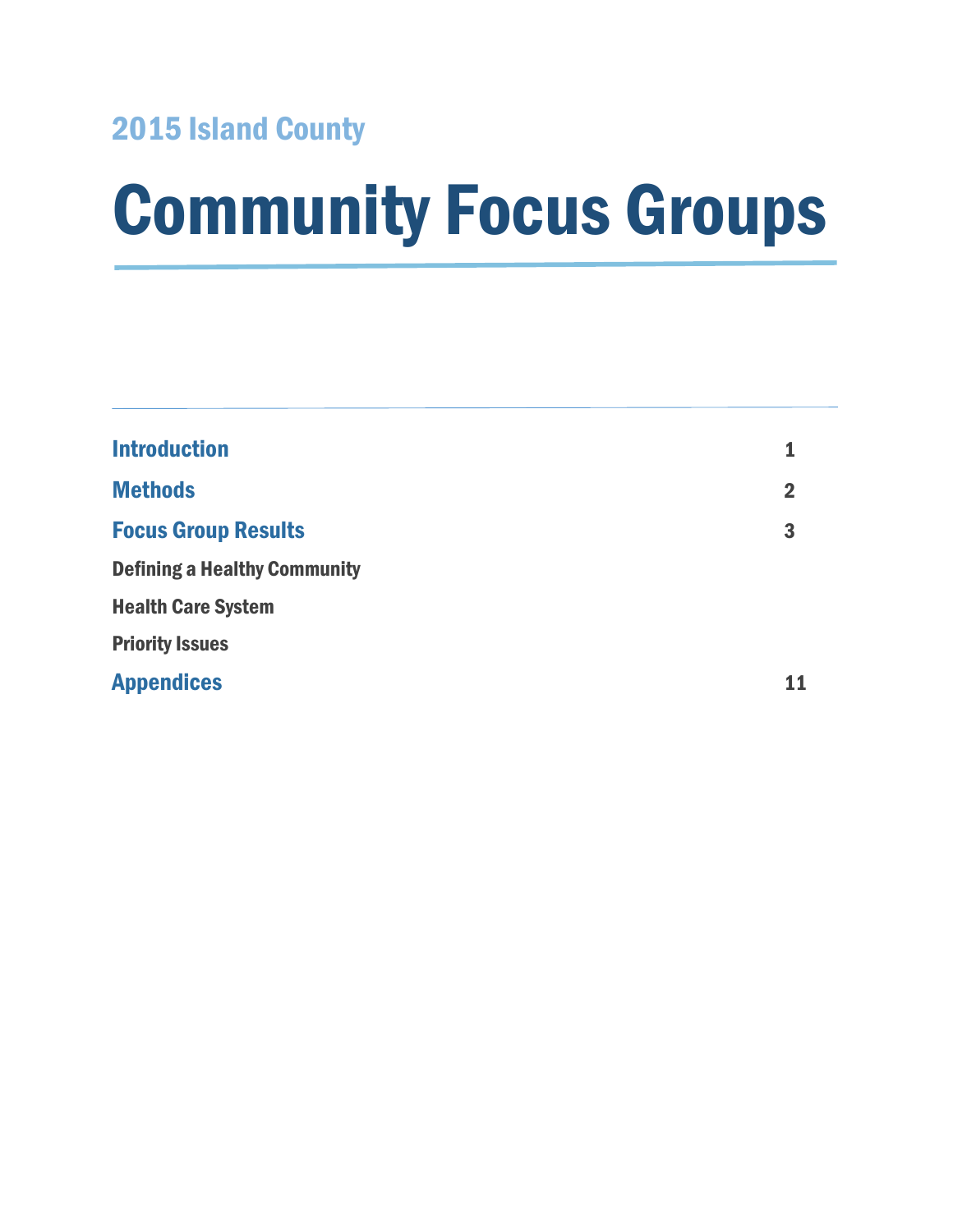# Introduction

### What does Island County need to be a healthier place to live, learn, work, and play?

Our opportunity for health starts long before we need medical care. Everyone in our community should have the opportunity to make the choices that allow them to live a long, healthy life, regardless of their income, education or ethnic background. And we all should have access to health care and support services for those times when our health is poor.

A series of eight focus groups were conducted with residents of Island County as part of a broad community health planning process for Island County, Washington. The results of these focus groups will go into the Island County Community Health Assessment Report, and distributed widely throughout the county and region. The Community Health Assessment is used by community leaders, agency directors and staff, service providers, and community groups to help make informed decisions about what health needs exist in our community and what work needs to be done. The Community Health Assessment is the first step in our Community Health Planning Process and will be used to identify community-wide priorities to improve our health and quality of life.

Island County Public Health, along with its partners from the Island County Community Health Advisory Board, Board of Health, and local agencies, thanks all community members who participated and helped us better understand what Island County needs to be a healthier place to live.

More information about the Island County Community Health Planning Process can be found at the Island County Public Health webpage: www.islandcountyahc.org/page/89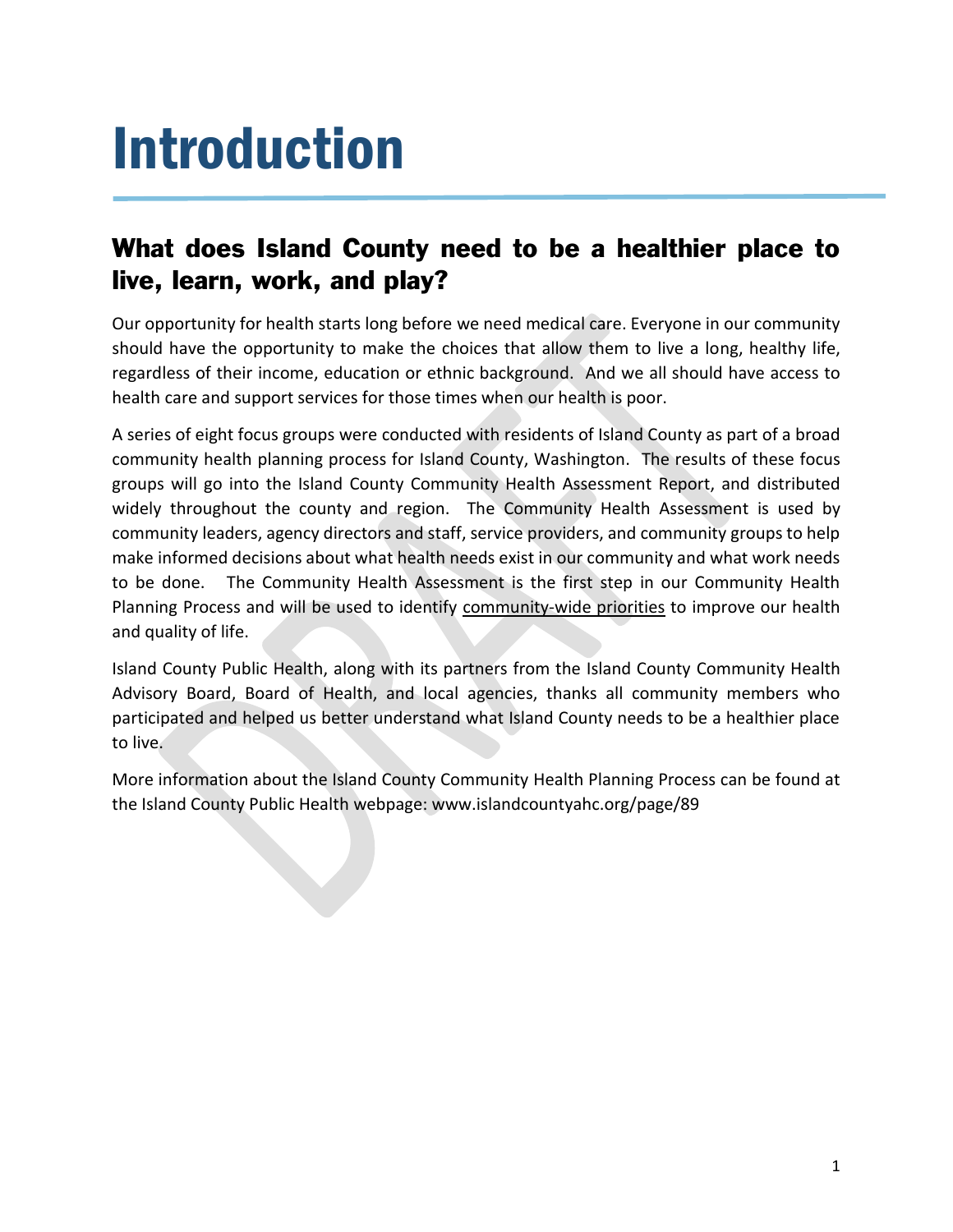# Methods

#### **Topic Guide Development**

The topic guide was created from a model guide developed by the National Association of City and County Health Officials. Questions were adapted by Island County Public Health staff, with feedback from the Community Health Advisory Board, and the North Sound Regional Assessment Team. See Appendix A for a full copy of the topic guide.

#### **Recruitment**

Focus groups were scheduled to be conducted with sub-groups of the Island County population that have been identified at the state or national level as a population with health disparities compared to the wider population, or were under-represented by the community-wide survey conducted in August 2015. Specific populations targeted for recruitment included:

- Hispanic/Latino
- Filipino
- Black/African American
- Lesbian, Gay, Transgender, Bisexual and Queer (LGBTQ)

Community Health Advisory Board, Community Health Assessment Team, and Board of Health members helped to organize groups and recruit participants. Active recruitment was conducted during the months of June through November 2015. Community leaders, organizations, and individuals known to be connected with each of these sub-populations were contacted via phone, email, and in-person meetings, and asked to support the organization of and participation in these focus groups. Printed flyers and emails were distributed at locations and through networks identified by members of each sub-population.

#### **Participant Demographics**

A total of eight focus groups were conducted between August 11 and November 19, 2015.

Three focus groups were held with members of the Community Health Assessment Team, comprised of current or former service providers from a broad spectrum of disciplines. A total of 12 CHAT members participated.

Three focus groups were conducted with individuals identifying as lesbian, gay, bisexual, or transgender (LGBT), totaling xx participants.

Two focus groups were held with members of the black and African American community. A total of 6 participants represented this community.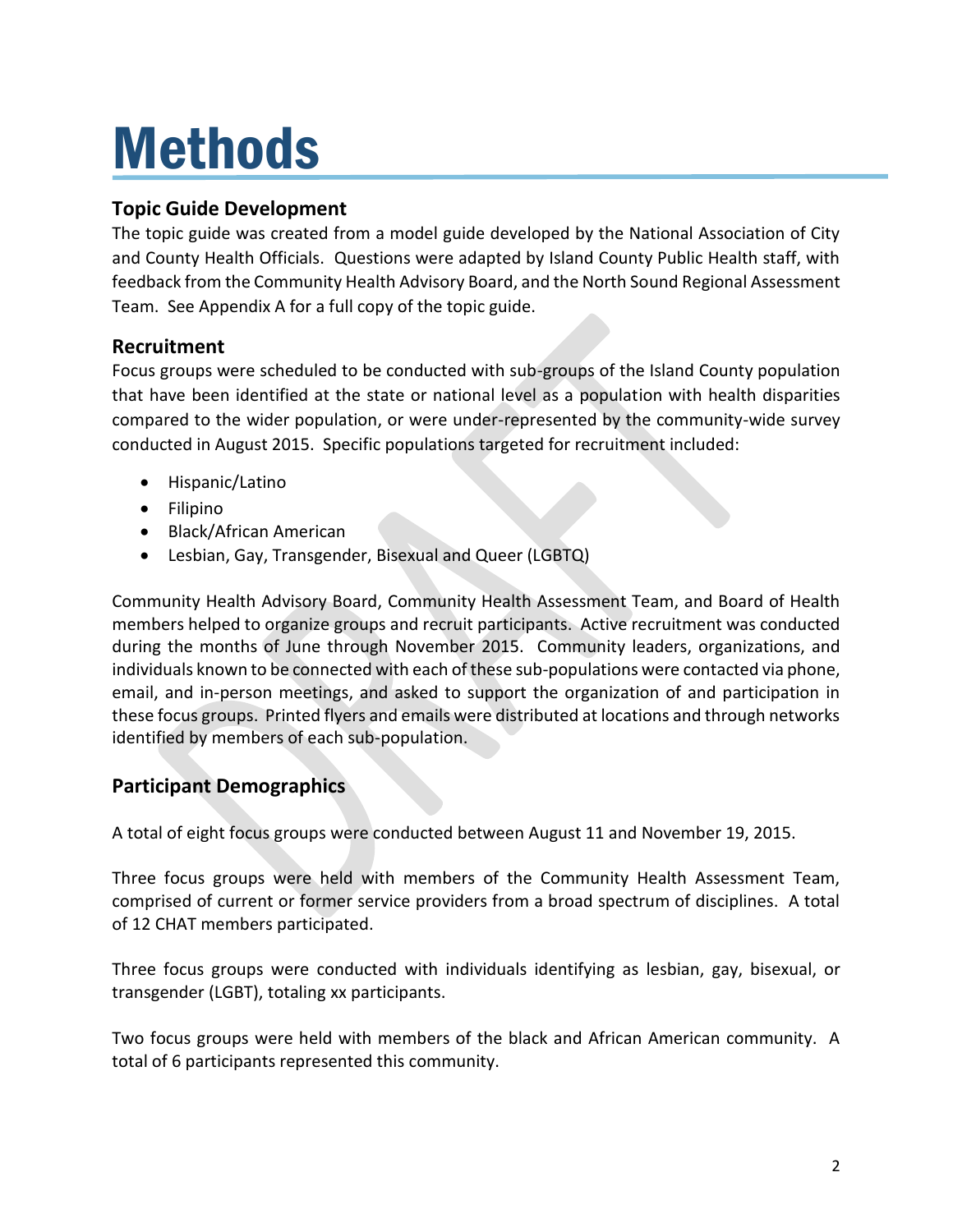## Defining a Healthy Community

Across all focus groups, two major themes emerged regarding characteristics of a healthy community. The availability of services to support an individual's basic needs included many subthemes or definitions, but there was consistent reiteration of the provision of this support. Connection of individual community members with each other – whether through their physical location as neighbors, or volunteer or social opportunities, or some shared trait – was the most frequently discussed characteristic of a healthy community.

#### **Theme 1: Meeting Basic Needs of Individuals and Families**

Specific basic needs discussed by participants included:

- Housing
- Education
- Food
- Social Interaction
- Clothing
- Heat
- Medical Care
- Mental Health and Substance Abuse Care

One individual summarized these sentiments in this statement:

*"Maybe just adequate resources to meet basic needs….Do we have enough food access? Do we have enough affordable housing and shelter? Do we have sufficient clothing, heat?... Do we have sufficient access and providers for basic health care?...Is there affordable, accessible, broad range of activities for people to participate in?"* 

Associated with this provision of services was the importance of integration and cooperation between existing service providers. As a participant stated,

*"Everything, whether you are talking about housing, or health or whatever so the more that we can help people in a wraparound service where they know what's available and how to connect with it and how to stretch those resources that we have as much as we can by good communication"*

#### **Theme 2: Community Connections**

Several sub-themes were expressed within the context of social connections and how individuals within a community interact.

#### *Diversity*

Diversity among community members – in age, income, race, religion, skills or sexuality – was frequently expressed as an important quality of a health community that both drew people together, and added to an individual's quality of life. Closely aligned with this desire for diversity was acceptance of that diversity by all members. One participant noted,

*"Well, one [quality of a healthy community] I would say, is that a community that is able to accept the diversity within its own population. I mean it'd be nice if they accepted the diversity in the entire world, but at least within their own boundaries."*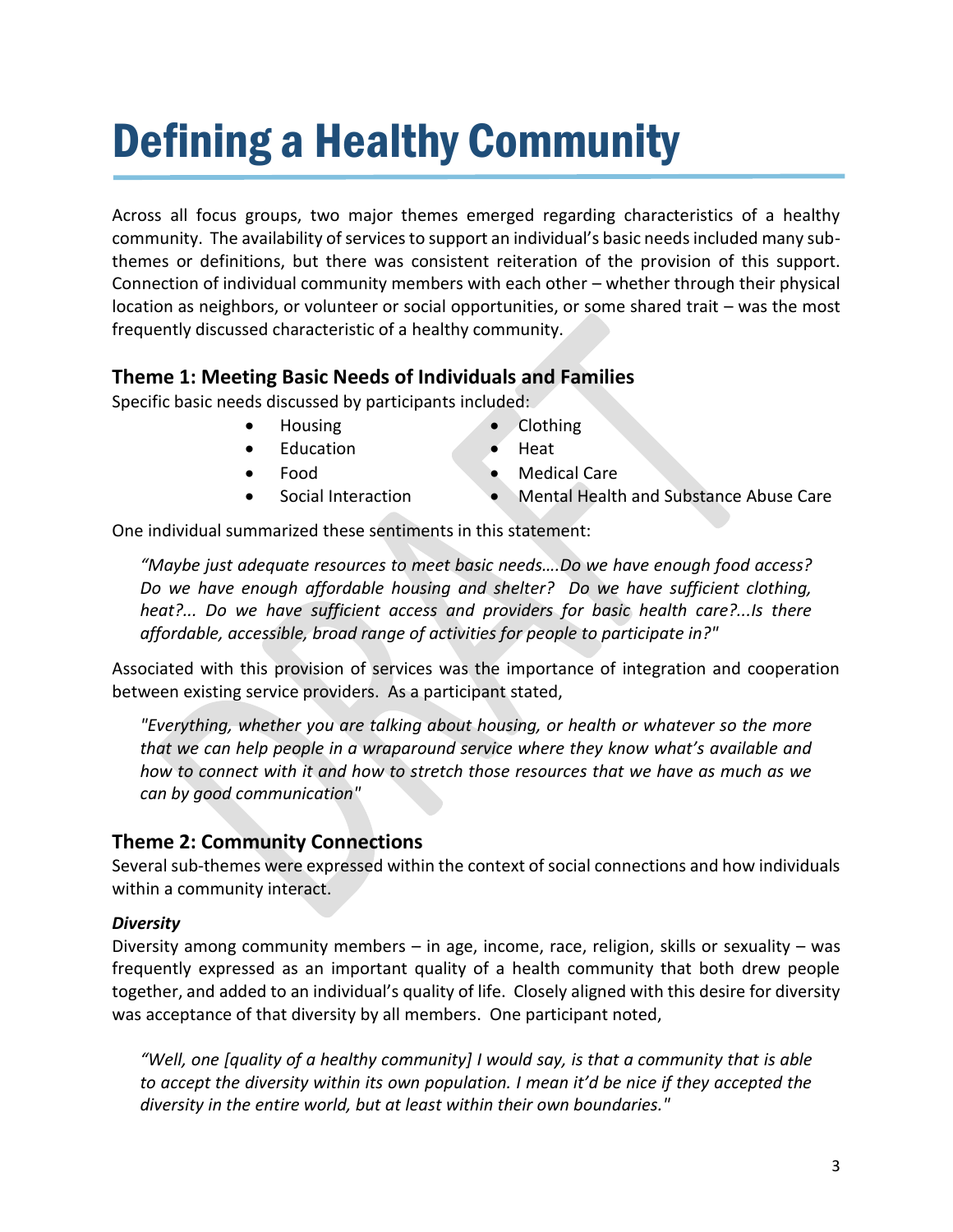Another individual commented on the importance of flexibility when diversity leads to changes in the community.

*"A healthy community involves generations that I think it's important that there is a deep listening within, all the phases of life as we go through. And that healthy communities are flexible to meet the demands, the changing demands of that community."*

#### *Opportunities to Connect*

Social activities – whether organized community events, volunteer opportunities, gathering of friends, or small interactions between neighbors – were mentioned often as a basic need, among food, health care, and shelter.

Some individuals connected this theme with that of diversity, noting that it is these types of interactions that help bring greater acceptance of diverse community members. One individual described a volunteer experience that brought together individuals from multiple communities in Island County:

*"Not to put a damper on that but it is also the case that there are different communities on Whidbey that probably have that kind of sharing among themselves but they don't cross over very much…And I think that kind of example and experience for people [that break those boundaries], helps people get to know each other as human persons, in spite of their difference. Their difference aren't even part of the conversation."*

#### *Size of Community*

The size of a community  $-$  both in geography and population  $-$  was noted as an important characteristic that supports, but is not inherent to, a healthy community.

*"A healthy community involves a size that we can chew. That we are not biting off more than we can chew or there's more population for us to consider than the small group that wants to support it."*

A smaller size was perceived to provide a more accessible environment, where community members felt they could participate and see the impact of their work. This involvement of community members for the "common good" was then associated with a healthy community.

*"To make a healthy community you have to be willing to give."*

This belief that a small community supports more involvement and connection between members, however, was juxtaposed by the desire for increased collaboration between the communities that compose Island County, and recognition of the value when those boundaries are crossed. Fostering a "sense of community" while also creating a willingness to help individuals in the wider community of Island County was the challenge put forth to residents and leaders.

#### **Additional Characteristics of a Healthy Community**

Other characteristics of a healthy community mentioned by participants included economic security, safety, open and healthy environment, and investment in prevention-based services.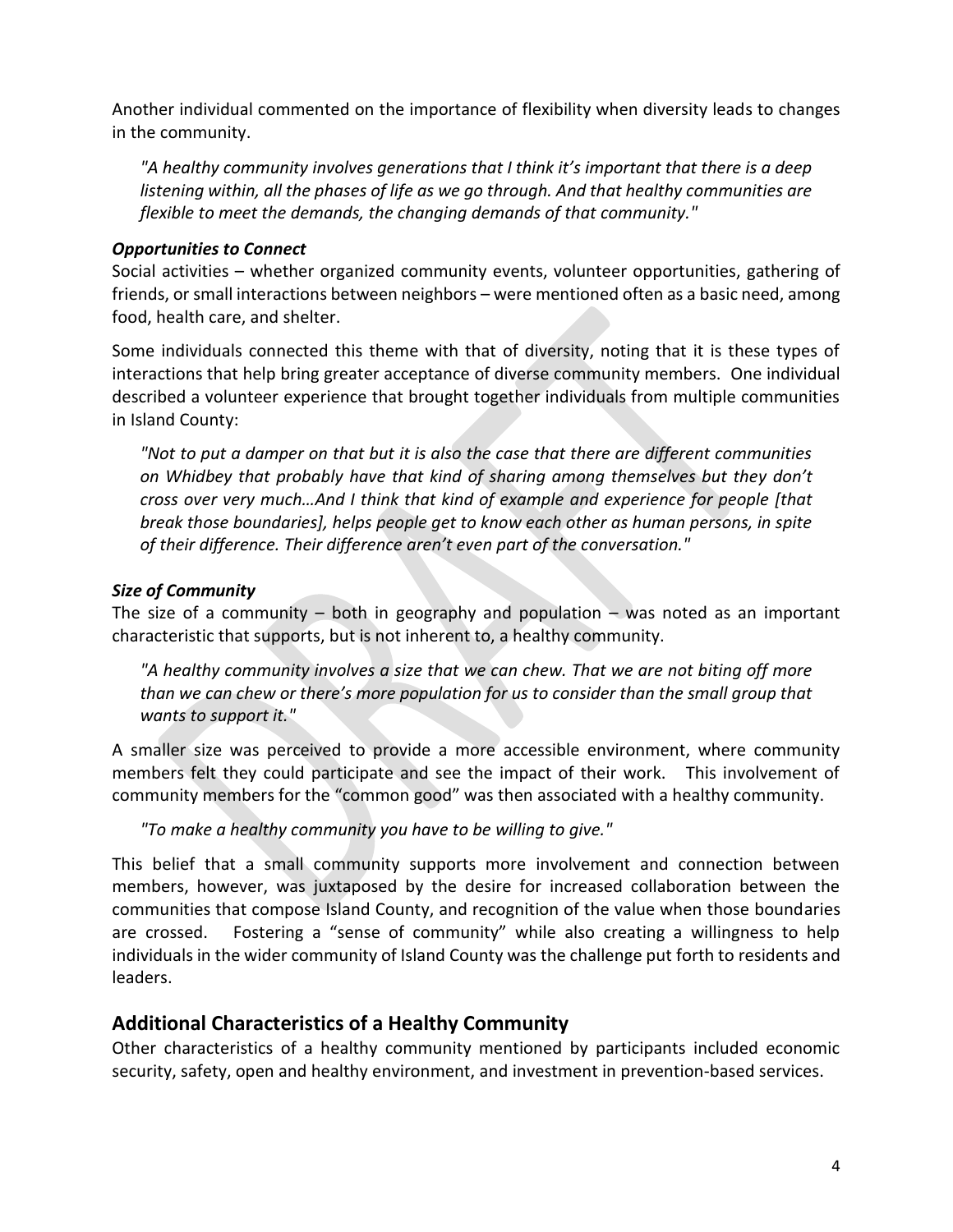## Health Care System

Access to health care  $-$  in all its shape and sizes  $-$  is for many a core element in defining and evaluating their health. Naturally it was a primary topic of conversation by focus group participants. Themes were wide-ranging and numerous, from how to attract health care providers to come and stay, collaboration between our military and non-military health care services, impacts of the Affordable Care Act and remaining gaps in services, and our system's ability to adapt to an aging population.

#### **Theme 1: Improved communication about the availability of health-related services will improve access to care for many.**

New residents, long-time residents with new health care needs, individuals with limited English skills, and low-income residents seeking out free or low cost services all would benefit from improved communication of services that are available by Island County providers. Many noted that services exist, but it is the knowledge of availability and how to access those services that remains a barrier.

#### *Translation*

The increasing racial and cultural diversity of Island County was noted by several participants, and the limited availability of written materials in their language and translating services as a barrier to accessing care.

*"I think with the language barrier and not knowing where they will get the resources like let's say, they want breast care, they want, let's say, eye checkup or basic checkup. Because they don't have insurance, they don't know where to go."*

#### *Comprehensive Source of Information*

A point of frustration by several participants was the lack of a comprehensive source of information on the availability of health care services. A new resident to Island County shared,

*"I mean I can find out what art festivals are here and all that kind of stuff but I don't know what doctor to choose...So, I think that they can do a little more as far as welcoming new folks and here's whether they are geriatric specialist, or whoever."*

Individuals new to the community and with limited English skills were noted as having particular difficulty accessing information. One participant shared her idea for improvement:

*"They [service providers] can also have those pamphlets or information on their board and say, hey if you need this kind of information, this is the person you go….Maybe have some of these 'Welcome to Oak Harbor, Welcome to Island County' [information sheets] in different languages so that, it can be understood by those people."*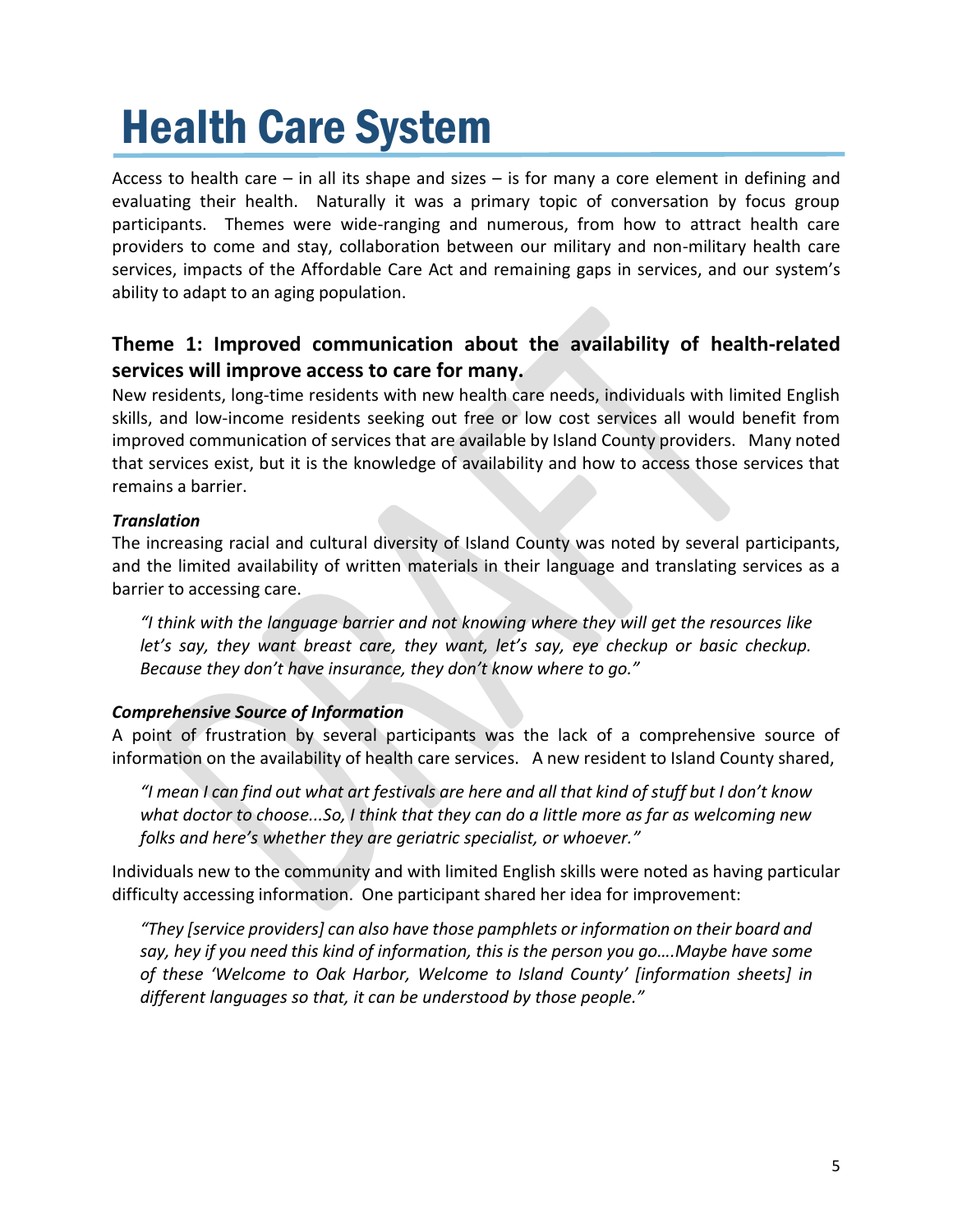#### **Theme 2: Limited availability of health care providers is a barrier to care.**

Long wait times for appointments, limited evening and weekend care, and frequent turnover in providers were all associated with decreased access to health care. All participants recognized the issue is complicated and multi-faceted, but stressed that it is an important barrier for which solutions are badly needed.

#### *Urgent Care and Walk-In Clinic Availability*

Many participants voiced frustration at a lack of alternatives to a trip to the emergency room, when faced with a semi-urgent medical issue after normal business hours or on weekends. The need for an urgent care clinic and/or walk-in clinic that served residents with all types of insurance (or the lack of) was expressed frequently as a potential solution to reducing emergency room visits.

#### *Provider Retention and Appointment Wait Times*

Wait times for appointments – weeks and up to months – was brought up at each focus group. Several participants noted it was a particularly acute issue for residents with Medicaid due providers limiting new patients by insurance type, but others shared that even with private insurance they had difficulty getting a timely appointment. The lack of providers, retention of those providers, and the stress placed on current providers due to high volumes, was often discussed. Poor retention was noted as a barrier to building a trusting relationship with a provider that could improve quality of care.

*"It's very hard when you move here to get established because there are so few GP's [general practitioners]. There aren't enough entry points for those who want to get established with a doctor, and a lot of times, the General Practitioners don't stay."*

*"I think what we have in place is really great. I just feel like those providers, I just don't want to stress them out. There's such a big caseload and increase in population on the island, so they can only handle so many. You know, it would kind of be nice to spread the caseload to other people."*

#### *Specialty Care Providers*

Several participants commented on the lack of specialty care providers, but feelings were mixed on the extent of the problem. Some residents felt that the county's rural character did not warrant a need for specialty care providers, and that the "cost" of living in a rural area included the travel required for that type of care. Others expressed frustration at the significant burden it placed on residents, particularly on older adults with limited mobility, and families with children with special healthcare needs. One participant recommended that existing health care providers do a better job of educating residents on the "non-traditional" routes of care that are available.

*"The community doesn't know what we can do for healthcare…. So, it makes it pretty untenable in some cases to have everything here, but we do have either tele-medicine, through the hospital where for example a psychiatrist or a neurologist can do consultation with a patient in the emergency department at the time they are there, to see whether or not somebody needs to get a certain drug to dissolve a clot after a stroke, or a heart attack or something like that. So, that, they can, they can get many of the services, but it's hard*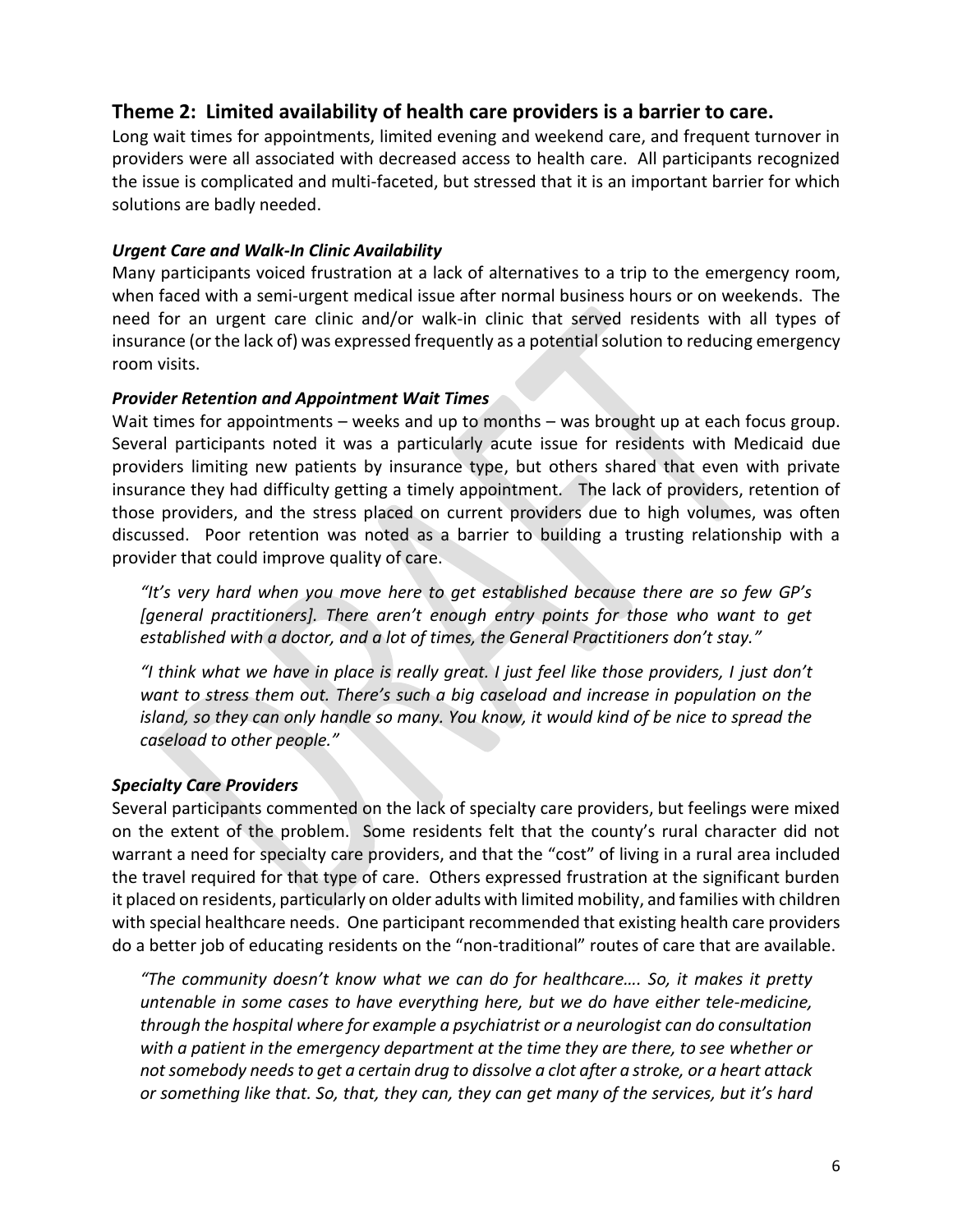*to explain sort of the process to people. Because … we are so used to a traditional way of doing business."*

#### **Theme 3: Cost of Care – Even With Insurance**

Individuals with incomes just over the qualifications for Apple Health – those making just over 138% of the Federal Poverty Line – were identified as having particular difficulty shouldering the cost of insurance premiums and deductibles. As one participant explained,

*"Apple Health is actually the expanded Medicaid, so we have this gap. Apple Health does pay for it [insurance premiums]. But they can't find a provider because they're so impacted. The ones with the low income that are just over eligibility for Apple Health which is 138% of the federal poverty line. So if you're at 150% of the federal poverty line, you don't qualify for Apple Health and you can't pay the premium."*

One residents shared his experience with insurance coverage, saying,

*"Yeah, but a lot of people even though if they Obamacare they still can't pay the co-pay. Because they don't have enough resources coming in to survive. Cause once you pay your rent, your food, then you go in, they said OK, you need this special care, and they send, you go to a doctor, like say your copay is \$25, generic drugs is \$10. And they say, how you gonna pay? Because, if let's say you choice bronze HAS 1000 for example. And it's your cut is \$1600, and you have to come out of your pocket \$1600 [even if] your monthly payment is maybe 0. In order for you to get the care, right, you have to pay the \$1600 out of your pocket before, if you go to the Emergency Room, before you can get covered."*

#### *Dentistry*

Adult dental care was discussed by participants in one focus group as currently very difficult to access for residents with no or publicly-funded insurance. Finding providers, receiving the amount and level of care that is needed, and the cost of co-pays and deductibles were all noted as significant barriers that often in resulted in a resident not receiving dental care.

Organizations that provide medical cost support were praised, as was Whidbey General Hospital for offering sliding scale fees, particularly for residents of racial and ethnic minorities. However, associated with those praises were acknowledgement that it is not enough, and that unexpected medical costs were a common cause of families falling into unstable financial situations that jeopardized other basic needs such as food and housing.

#### **Theme 4: Services for an Aging Population**

Specialty medical services, in-home care, and adequate residential facilities to support an aging population were topics frequently discussed by older focus group participants, and those providing services to the older adult population. Increasing the type and availability of in-home services is an important issue for many participants, associating these services with a higher quality of life and cost savings. Capacity of existing facilities for assisted living and long-term care were areas of noted concern.

*"Well, I think the other thing is that any community, and us too, needs to be cognizant of is the changing demographic. And the demographic on South Whidbey is, that there are a lot*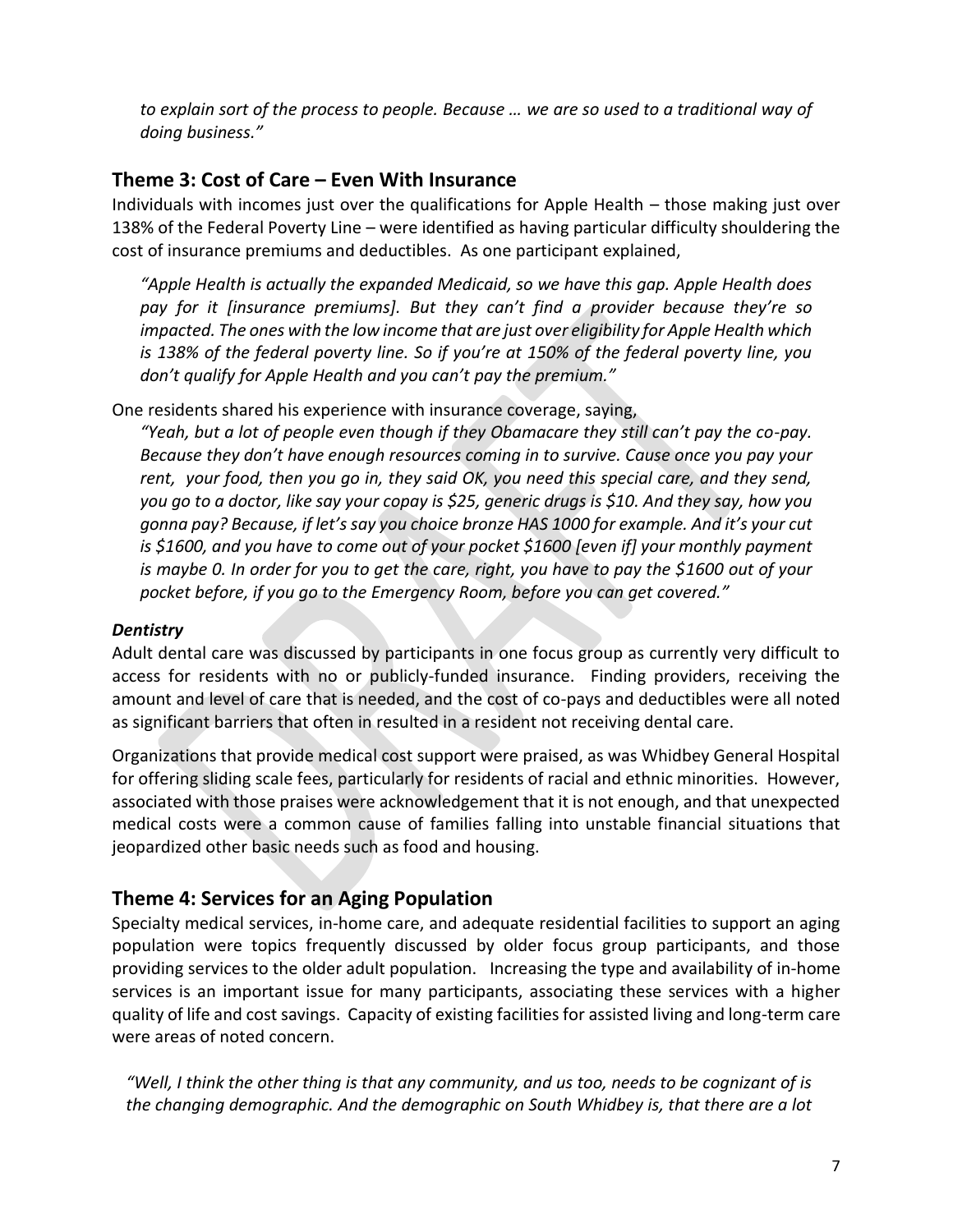*of retired people, living here, and the needs of an aging population are you know, different than from a young working community like in Mill Creek...And Maple Ridge up in Freeland, is exceptionally inadequate and there are no decent facilities here on the south end , unless you are a wealthy person that can take care of our aging community. We need more small residential, affordable health facilities"*

Members of the LGBT community raised concerns about receiving respectful, quality care if they must transition to more supportive housing and care.

*"And that's one of the concerns that is being discussed in the gay community is that they don't want to have to go back into the closet because of their caretakers or it being a religious organization where you get converted or try to convert you in the process. And that's really frightening to people not to feel that they can be accepted for who they are on the one hand, but also their partnership and their relationship on the other."*

#### **Theme 5: Health Care System Collaboration and Coordination**

Coordination of care – between organizations, facilities, disciplines, and colleagues – was frequently discussed in association with improved patient outcomes, and organizational efficiency.

#### *Multi-Disciplinary Coordination*

For residents struggling with multiple basic needs, the lack of coordination of services was frequently described with strong emotion. As one frustrated service provider shared,

*"When it comes to mental health here, you have all these people walking around saying, don't mess with me. Because they are trying to survive. They are trying to survive, they are not trying to say, I want the health care, I want the food. They are trying to find, Where do I start? Where do I lay down tonight?"*

Another participant shared her story, noting,

*"I know from my experience… I hated having to drive over here to talk to this person, and they weren't there and then they're like, Oh well you need to go over here. And I'm like, dude, I'm over here burning up the little bit of gas that I have, trying to find these people and then they are not there. Like, that's, it just bring me from zero to 100. So, I'm like, I don't want to do this. And people are like, oh veterans, they get out and then get lazy. It's not that they get lazy, they get fed up. Like, and then it's like, you get to go from here and hey, guess what the closest place is Bellingham for this or, hey you gotta go down to Seattle for this, this and that and it's like, are you kidding me?"*

When an individual receives services from any organization – be it health care, housing or food poor communication was often perceived to be associated with a missed opportunity for referral and coordination of care to other necessary services.

*"And so I think it's less a lack of actual resources, it's more people don't know about it. They [services providers] don't know or they're not passing along that information [about other available services]. Some people are educated about the information but they are limited on their scope on what they are supposed to say. So, if I know the information and*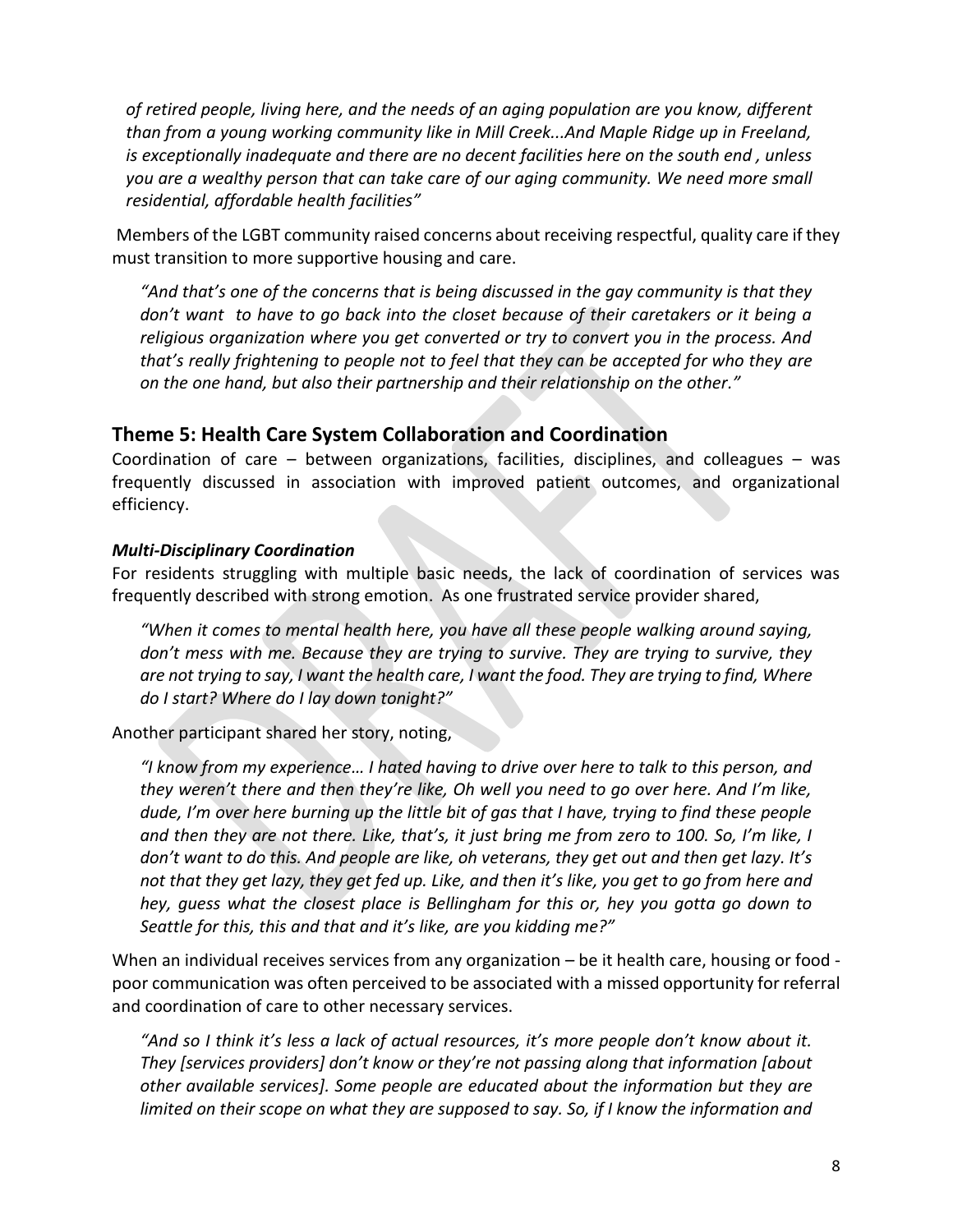*it's not in my job description, I'm not gonna tell you. Because that means I'm going over my job description…the social worker can handle it."*

#### *Military and Non-Military Health System Collaboration*

Individuals receiving or associated with the health care system available at Naval Air Station Whidbey Island or through other regional military-based institutions frequently noted their satisfaction with the level and quality of care available. However, it was noted that when individuals had to go outside the military-based system, they often had to travel outside of Island County, and there was significant room for capacity and improvement in communication and collaboration between service providers. Improved feedback regarding the impact of military referrals on the community's healthcare system was noted as one area for improved communication between providers.

#### **Theme 6: Health Care Concerns in the LGBT Community**

Members of the LGBT community expressed three primary concerns with regards to the existing health care system.

#### *Education of Providers*

Several participants expressed concern whether health care providers received adequate training to screen and address health issues more common to lesbian, gay, bisexual or transgender patients. Technical training was one concern, but also a provider's sensitivity and willingness to discuss these issues were equally as important.

#### *Health Information for Youth*

Many participants, regardless of sexual identity, expressed concerns over sexual health education for youth in our community. However, members of the LGBT community expressed particular concern for improved education and resources for youth to better understand their sexual identity, and the potential health issues associated with sexual activity and gender transitions. Primary care providers were discussed as one important potential source of this information for youth, but the barriers – including a willingness to hold a discussion by both the provider and the youth – were significant.

#### *Assisted-living and Long-Term Care*

As noted above, the availability of in-home care, assisted living and long-term care facilities that are sensitive and accepting of a LGBT patient and the patient's partner were strong areas of concern. There was a strong desire for a more open discussion about unique needs and concerns. One participant shared,

*"I do think that since there is an older gay population here, assisted living and nursing care and the sensitivities of that is an issue that should probably be more openly discussed."*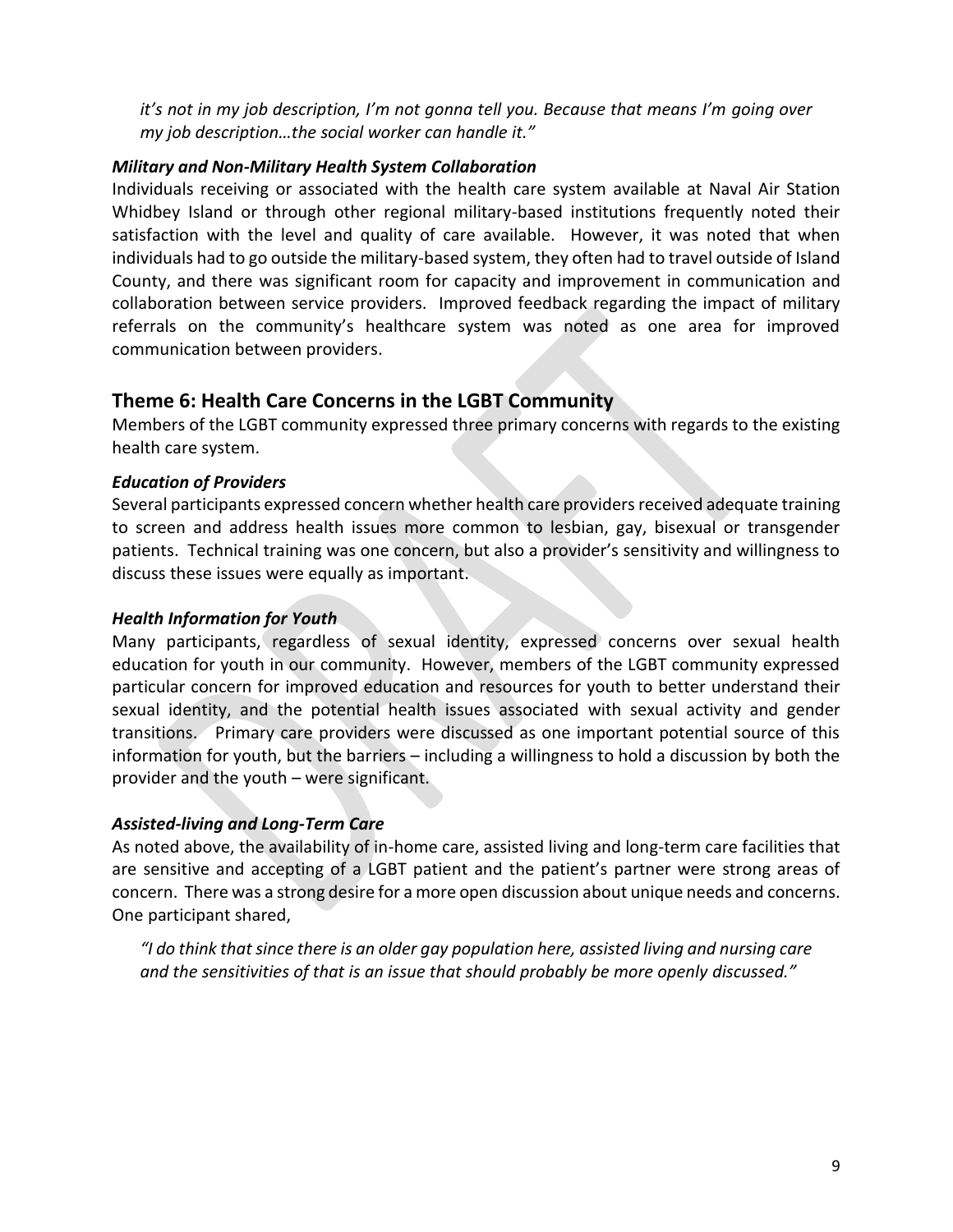## Priority Health Issues

At the end of each focus group, participants were asked to share what issues they thought should be prioritized in Island County. Those results and comments are listed below.

#### *Community Services*

- Coordination of services and increased coverage of care for basic needs.
- Improved collaboration and "sense of unity" between communities those on Whidbey Island, and particularly Camano Island.
- Increased sensitivity and availability of services for our minority populations, particularly with regards to translation and communication of available services.

#### *Food Assistance*

- Food assistance, including emergency food (soup kitchen) availability for immediate food assistance, and increased services for the homeless population that are unable to prepare foods.
- Food assistance, especially emergency food assistance and hot meal service

#### *Health Care*

- Access to adult dental care for low income residents.
- Single point of entry for information on available health services and providers.
- Respite care for families with children and family members with special health care needs.
- Awareness and discussion by health care providers and facilities on health concerns for members of the LGBT community
- Medical cost support for families struggling with deductibles and co-pays.
- Improving health care provider retention

#### *Health Education*

- Health education in schools to improve "health literacy".
- Sex education and health care services for youth.

#### *Housing*

- Housing and medical care for an aging population.
- Housing availability, across the spectrum of needs.
- Emergency shelter.
- Housing and homelessness.
- Affordable housing.

#### *Mental Health*

- Mental health
- Mental health, particularly increasing the number of providers accepting publicly-funded insurance.

#### *Other*

- Additional investment in early childhood and parenting programs.
- Maintenance of the community's open spaces and rural character.
- Improved veteran assistance.
- Substance abuse
- Improved public transportation, including evenings and weekends
- Improved transportation, particularly between Whidbey and Camano Islands.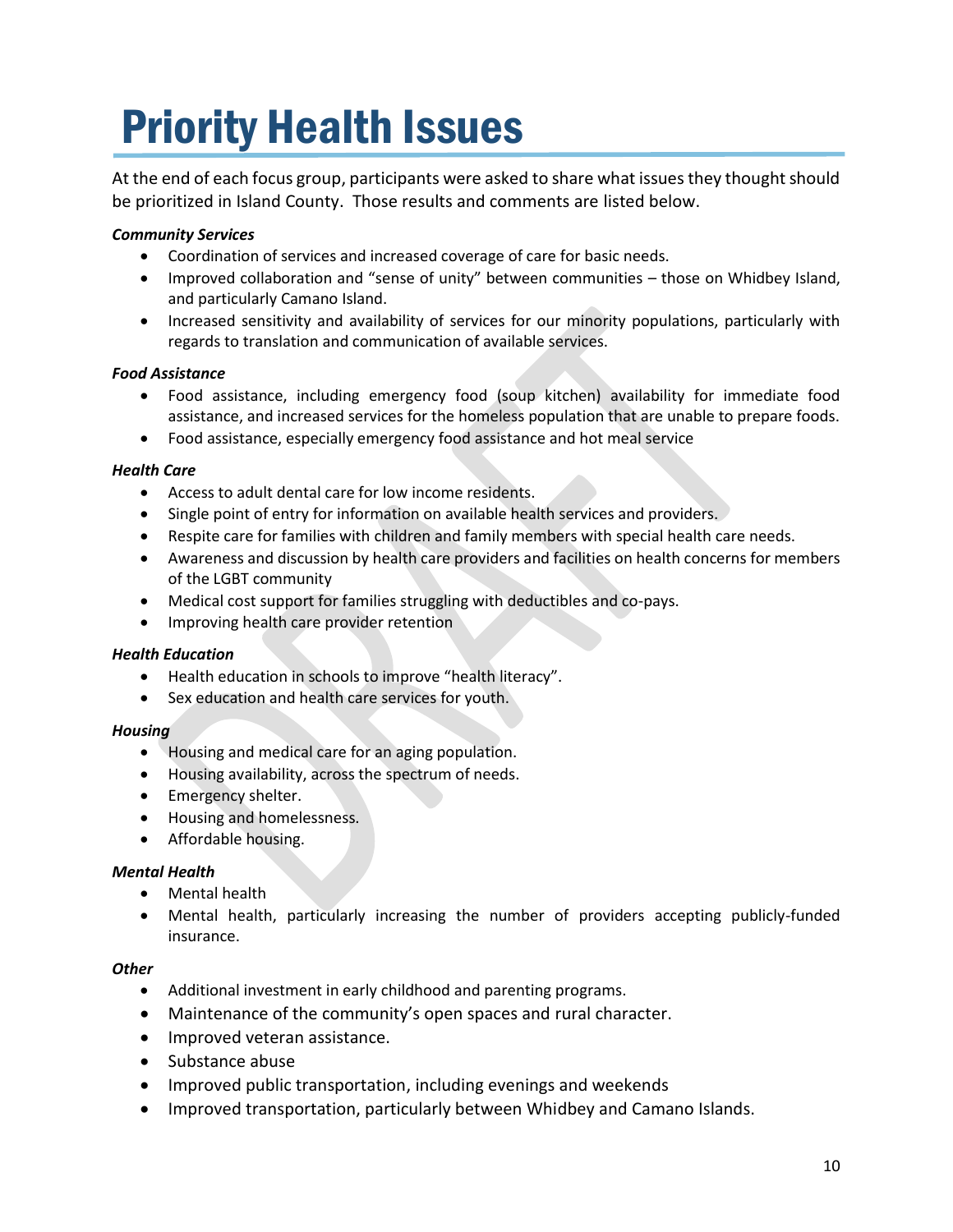## Appendix A

### **Focus Group Topic Guide**

#### **Welcome:** Introduce moderator and assistant

**Introduction:** Our topic today is about our health and the health of people in our community. The results will be used as part of a larger assessment about what health needs exist, and what could be done to help make them better. It will help determine what services are provided by your health department and other community organizations. You were selected because you can speak uniquely about your experience as a member of the Black/African American community in Island County.

#### **Meeting Guidelines:**

- No right or wrong answers, only differing points of view
- We're tape recording, one person speaking at a time
- We're on a first name basis
- You don't need to agree with others, but you must listen respectfully as others share their views
- We ask that your turn off your phones. If you cannot and if you must respond to a call, please do so as quietly as possible and rejoin us as quickly as you can.
- My role as facilitator will be to guide the discussion
- Talk to each other, not to the facilitator or recorder

#### **Questions:**

Have each participant state their name, and answer the following question:

1. What brought you to live in Island County?

After everyone has had an opportunity to share:

- 2. What do you believe are 2-3 important characteristics of a healthy community?
- 3. Are you satisfied with the quality of life in your community? **If Yes:** 3a**.** What contributes to you being satisfied with the quality of life in your community? **If no:** 3b. What would like to see? 3c. How does that differ from what currently exists?
	-
- 4. Are you satisfied with the health care system in your community? **If Yes:** 4a**.** What contributes to you being satisfied with the health care system?
	- **If no:** 4b. What would like to see?
		- 4c. How does that differ from what currently exists?
- 5. Is this community a good place to raise children? **If Yes:** 5a**.** What contributes this being a good place to raise children? **If no:** 5b. What would like to see?
	- 5c. How does that differ from what currently exists?
- 6. Is this community a good place to grow old?
	- **If Yes:** 6a**.** What contributes to this being a good place to grow old?
	- **If no:** 6b. What would like to see?
		- 6c. How does that differ from what currently exists?